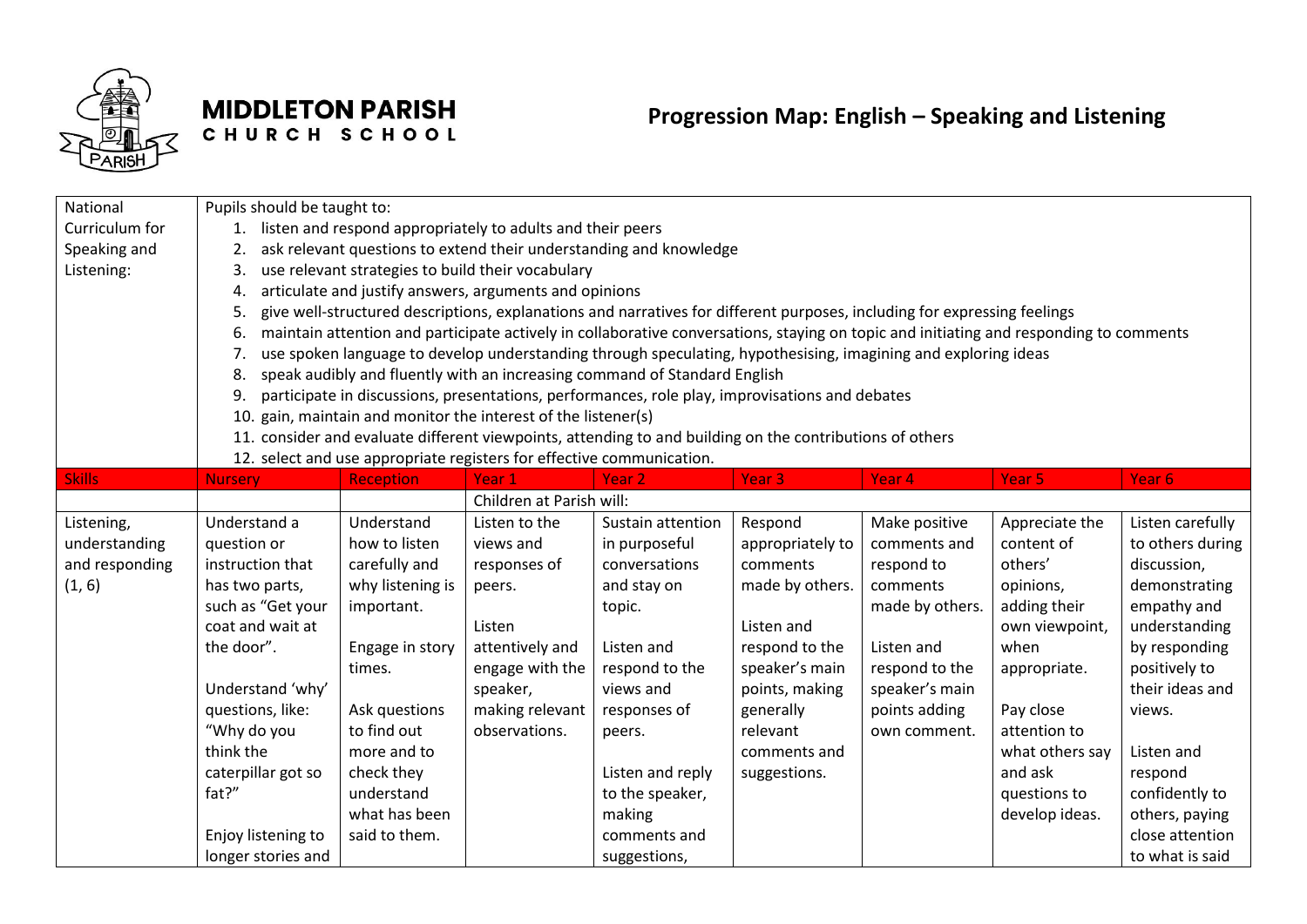| can remember     | Listen to and    | where              |  | in an increasing |
|------------------|------------------|--------------------|--|------------------|
| much of what     | talk about       | appropriate and    |  | range of         |
| happens.         | stories to build | remembering        |  | contexts.        |
|                  | familiarity and  | specific points of |  |                  |
| Pay attention to | understanding.   | interest.          |  |                  |
| more than one    |                  |                    |  |                  |
| thing at a time, | Listen carefully |                    |  |                  |
| which can be     | to rhymes and    |                    |  |                  |
| difficult.       | songs, paying    |                    |  |                  |
|                  | attention to     |                    |  |                  |
|                  | how they         |                    |  |                  |
|                  | sound.           |                    |  |                  |
|                  |                  |                    |  |                  |
|                  | Listen           |                    |  |                  |
|                  | attentively and  |                    |  |                  |
|                  | respond to       |                    |  |                  |
|                  | what they        |                    |  |                  |
|                  | hear with        |                    |  |                  |
|                  | relevant         |                    |  |                  |
|                  |                  |                    |  |                  |
|                  | questions,       |                    |  |                  |
|                  | comments and     |                    |  |                  |
|                  | actions when     |                    |  |                  |
|                  | being read to    |                    |  |                  |
|                  | and during       |                    |  |                  |
|                  | whole class      |                    |  |                  |
|                  | discussions      |                    |  |                  |
|                  | and small        |                    |  |                  |
|                  | group            |                    |  |                  |
|                  | interactions.    |                    |  |                  |
|                  |                  |                    |  |                  |
|                  | <b>Make</b>      |                    |  |                  |
|                  | comments         |                    |  |                  |
|                  | about what       |                    |  |                  |
|                  | they have        |                    |  |                  |
|                  | heard and ask    |                    |  |                  |
|                  | questions to     |                    |  |                  |
|                  | clarify their    |                    |  |                  |
|                  | understanding.   |                    |  |                  |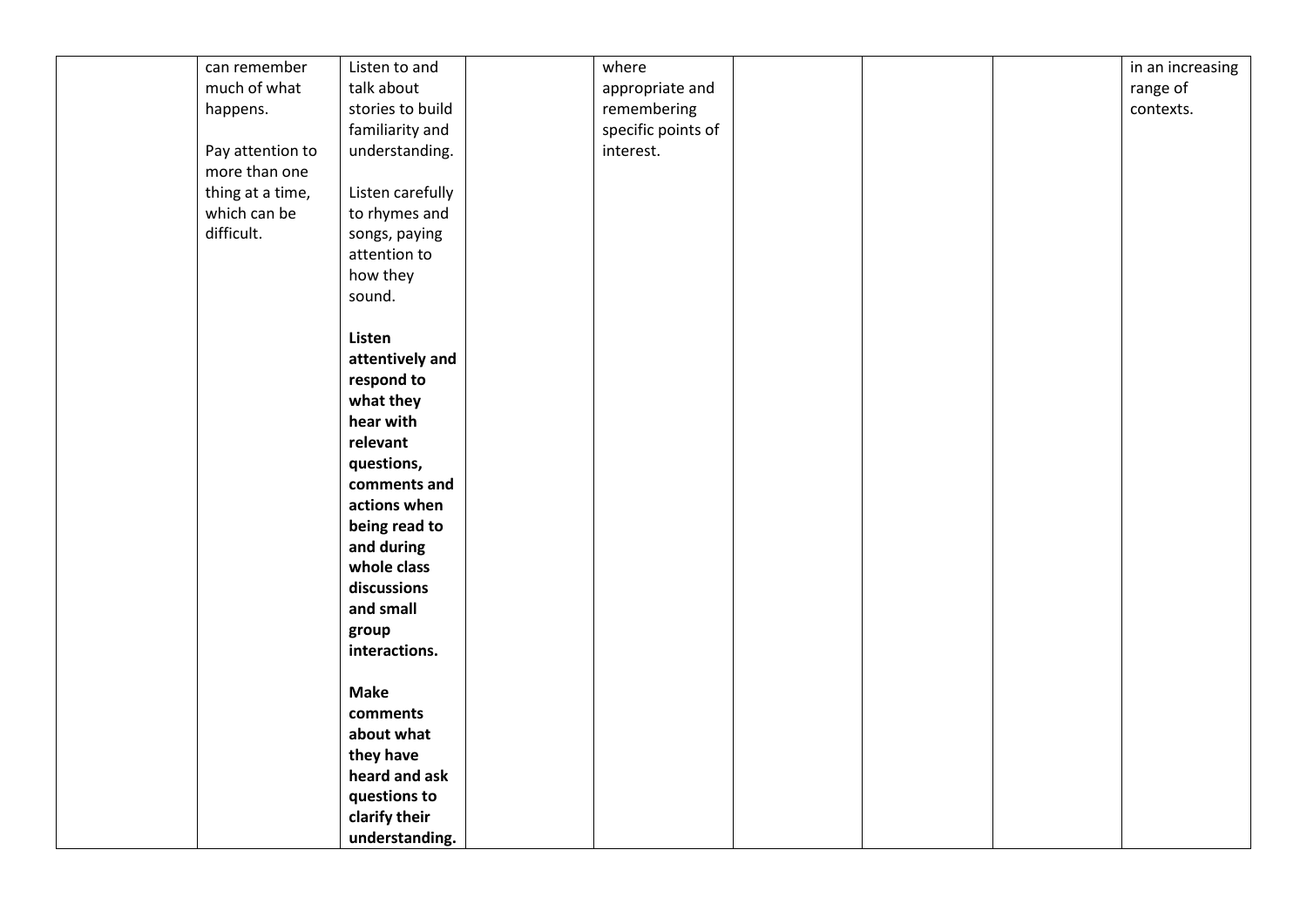| Vocabulary<br>development (3)<br>(see individual<br>subject plans for<br>subject specific<br>vocabulary<br>development) | Know many<br>rhymes, be able<br>to talk about<br>familiar books,<br>and be able to tell<br>a long story.<br>Use a wider range<br>of vocabulary. | Learn new<br>vocabulary.<br>Develop social<br>phrases.<br>Use new<br>vocabulary<br>through the<br>day.<br>Listen to and<br>talk about<br>selected non-<br>fiction to<br>develop a deep<br>familiarity with<br>new<br>knowledge and<br>vocabulary.<br>Use new<br>vocabulary in<br>different<br>contexts.<br>Engage in non-<br>fiction books.<br><b>Offer</b><br>explanations<br>for why things<br>might happen,<br>making use of | Use some<br>simple<br>descriptive<br>language. | Ask/answer<br>questions to<br>prompt apt word<br>choices to create<br>interest. | <b>Extend their</b><br>vocabulary<br>through<br>listening and<br>reading, using<br>generally<br>appropriate<br>words in<br>different<br>situations. | Use deliberate<br>language<br>choices with<br>some expansion<br>of general<br>vocabulary<br>researched to<br>match the<br>topic. | Use vocabulary<br>for effect, with<br>a reasonably<br>wide range,<br>using<br>dictionaries,<br>thesauri and<br>word lists to<br>extend breadth. | Expand their<br>vocabulary,<br>through<br>questioning,<br>listening,<br>reading and<br>experimenting<br>and use<br>subject-related<br>words<br>appropriately. |
|-------------------------------------------------------------------------------------------------------------------------|-------------------------------------------------------------------------------------------------------------------------------------------------|---------------------------------------------------------------------------------------------------------------------------------------------------------------------------------------------------------------------------------------------------------------------------------------------------------------------------------------------------------------------------------------------------------------------------------|------------------------------------------------|---------------------------------------------------------------------------------|-----------------------------------------------------------------------------------------------------------------------------------------------------|----------------------------------------------------------------------------------------------------------------------------------|-------------------------------------------------------------------------------------------------------------------------------------------------|---------------------------------------------------------------------------------------------------------------------------------------------------------------|
|                                                                                                                         |                                                                                                                                                 | recently<br>introduced                                                                                                                                                                                                                                                                                                                                                                                                          |                                                |                                                                                 |                                                                                                                                                     |                                                                                                                                  |                                                                                                                                                 |                                                                                                                                                               |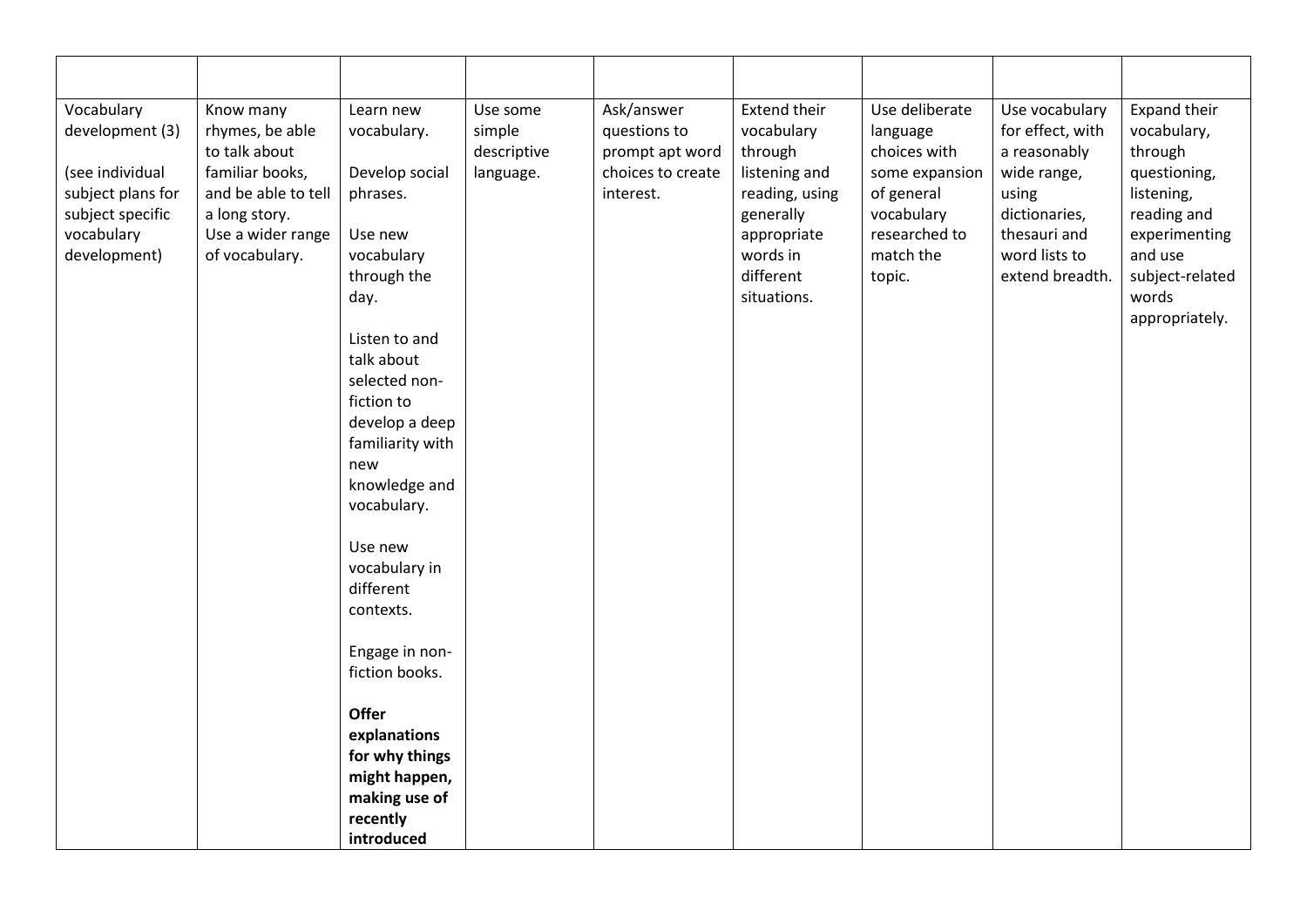|                   |                     | vocabulary           |                   |                   |                  |                  |                  |                  |
|-------------------|---------------------|----------------------|-------------------|-------------------|------------------|------------------|------------------|------------------|
|                   |                     | from stories,        |                   |                   |                  |                  |                  |                  |
|                   |                     | non-fiction,         |                   |                   |                  |                  |                  |                  |
|                   |                     | rhymes and           |                   |                   |                  |                  |                  |                  |
|                   |                     | poems when           |                   |                   |                  |                  |                  |                  |
|                   |                     | appropriate.         |                   |                   |                  |                  |                  |                  |
| Speaking with     | Develop their       | Articulate their     | Recognise how     | Show greater      | Explain simple   | Explain the      | Explain why      | Independently    |
| clarity and       | communication,      | ideas and            | people vary       | awareness that    | differences      | differences      | language         | identify the     |
| confidence (5, 7, | but may continue    | thoughts in          | their speech in   | more formal       | between formal   | between formal   | choices vary in  | correct register |
| 8, 12)            | to have problems    | well-formed          | different         | vocabulary and    | and informal.    | and informal     | different        | for a range of   |
|                   | with irregular      | sentences.           | situations.       | tone of voice are |                  | register, giving | situations and   | different        |
|                   | tenses and          |                      |                   | sometimes         | Talk with        | simple           | give examples.   | situations.      |
|                   | plurals, such as    | Connect one          | Speak audibly     | appropriate and   | increased        | examples of      |                  |                  |
|                   | 'runned' for 'ran', | idea or action       | and intelligibly. | explore different | fluency in some  | vocabulary and   | Talk fluently,   | Speak fluently,  |
|                   | 'swimmed' for       | to another           |                   | ways of           | situations,      | grammar.         | adapting talk    | clearly and      |
|                   | 'swam'.             | using a range        | Adapt language    | speaking.         | varying talk to  |                  | sensitively for  | audibly in       |
|                   |                     | of connectives.      | and tone when     |                   | capture and      | Talk with        | different        | formal           |
|                   | Develop their       |                      | addressing        | Speak clearly     | hold the         | fluency in       | situations.      | situations.      |
|                   | pronunciation but   | Describe             | different         | with appropriate  | listeners'       | different        |                  |                  |
|                   | may have            | events in some       | people,           | intonation,       | attention.       | situations,      | Demonstrate a    | Adapt talk       |
|                   | problems saying:    | detail.              | showing           | varying talk to   |                  | adapting talk    | more             | confidently for  |
|                   | - some sounds: r,   |                      | awareness of      | capture and hold  | Include details  | appropriately.   | responsive       | the              |
|                   | j, th, ch, and sh   | <b>Express their</b> | the audience.     | the listeners'    | in talk, to      |                  | attitude         | requirements     |
|                   | - multisyllabic     | ideas and            |                   | attention.        | interest the     | Speak with       | towards          | of a wide range  |
|                   | words such as       | feelings about       | Vary vocabulary   |                   | listeners, and   | confidence to    | different        | of audiences.    |
|                   | 'pterodactyl',      | their                | to suit different | Use specific      | use non-verbal   | an increasing    | audiences,       |                  |
|                   | 'planetarium' or    | experiences          | purposes and      | vocabulary for    | features to      | range of         | adapting talk to | Adapt talk       |
|                   | 'hippopotamus'      | using full           | situations.       | talk and simple   | show             | audiences,       | meet their       | confidently for  |
|                   |                     | sentences,           |                   | non-verbal        | awareness of     | using            | needs and        | the              |
|                   | Use longer          | including use        | Describe events   | features that     | the audience.    | interesting      | demands.         | requirements     |
|                   | sentences of four   | of past,             | and               | demonstrate       |                  | details and      |                  | of an increasing |
|                   | to six words        | present and          | experiences       | awareness of the  | Talk confidently | further non-     | Adapt talk for   | range of         |
|                   |                     | future tenses        | using             | audience.         | in different     | verbal features. | the              | contexts and     |
|                   |                     | and making           | appropriate       |                   | contexts,        |                  | requirements of  | purposes.        |
|                   |                     | use of               | topical           | Choose            | exploring and    | Talk with        | a widening       |                  |
|                   |                     | conjunctions,        | vocabulary.       | vocabulary and    | communicating    | confidence,      | range of         | Give well-       |
|                   |                     | with modelling       |                   | simple non-       | ideas.           | adapting to suit | contexts,        | structured       |
|                   |                     | and support          |                   | verbal features   |                  | the purpose.     |                  | descriptions,    |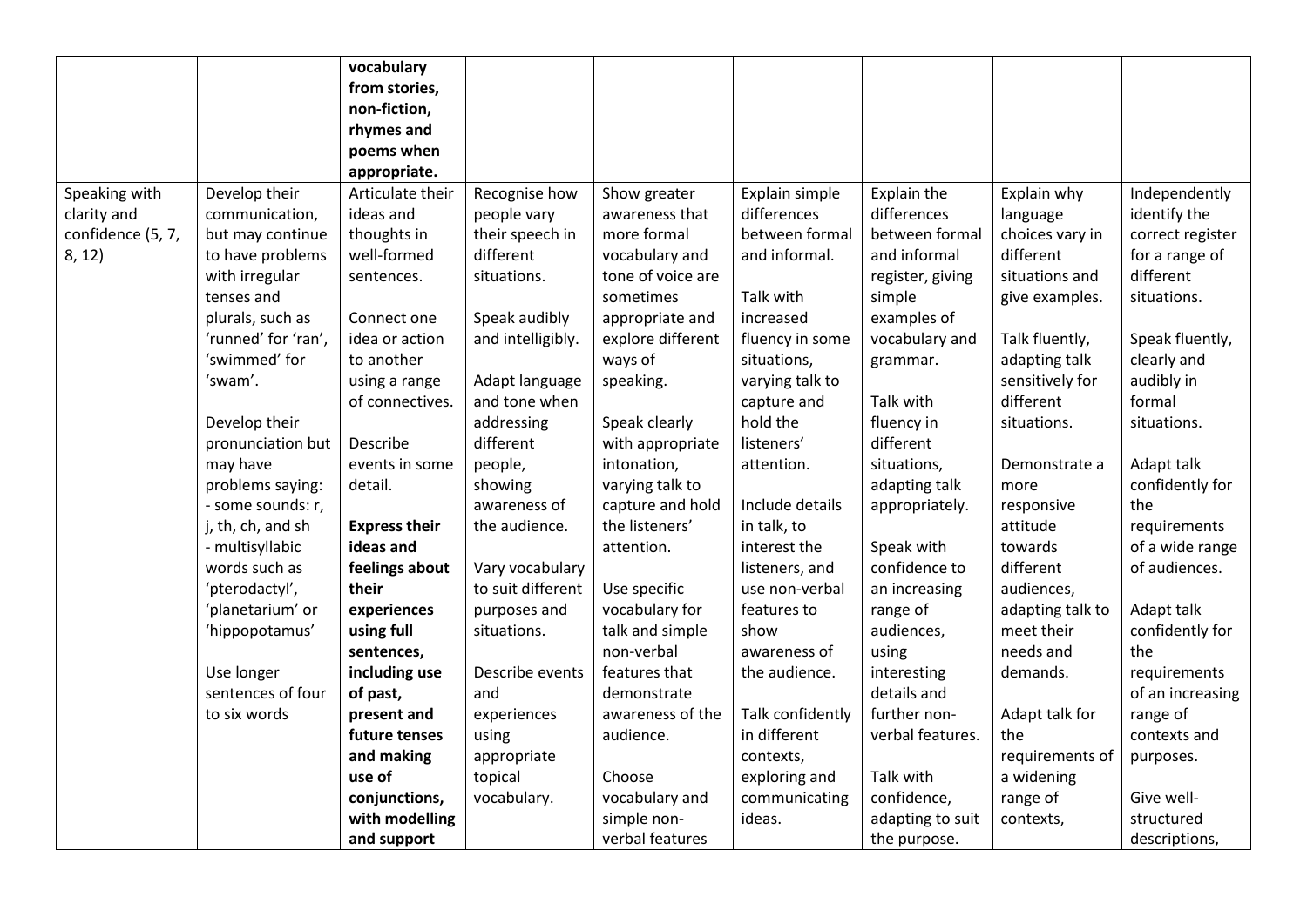|  | from their | Independently   | that show an            | Explain a task or |                   | including some    | explanations     |
|--|------------|-----------------|-------------------------|-------------------|-------------------|-------------------|------------------|
|  | teacher.   | use some        | awareness of            | experience        | Explain a task or | formal.           | and narratives   |
|  |            | words to        | different               | showing clear     | experience        |                   | for different    |
|  |            | sequence talk.  | purposes.               | understanding     | using details,    | Explain a task    | purposes,        |
|  |            |                 |                         | of the main       | showing clear     | or experience     | including for    |
|  |            | Clearly express | Explain a task or       | points.           | understanding     | using varied      | expressing       |
|  |            | ideas when      | experience,             |                   | of the main       | vocabulary,       | complex          |
|  |            | talking about   | structuring talk        | Structure talk to | points.           | showing clear     | feelings.        |
|  |            | matters of      | so that the main        | aid the           |                   | understanding     |                  |
|  |            | personal        | points are clear.       | listeners,        | Clearly           | of the main       | Clearly          |
|  |            | interest,       |                         | varying use of    | structure talk to | points.           | structure talk,  |
|  |            | including some  | Attempt to              | vocabulary and    | support           |                   | using varied,    |
|  |            | detail.         | structure talk to       | level of detail.  | meaning and       | Clearly           | lively           |
|  |            |                 | aid the                 |                   | show attention    | structure talk to | vocabulary and   |
|  |            | Use Standard    | listener/listeners.     | Explore ideas     | to the audience.  | convey            | expression to    |
|  |            | English         |                         | using             |                   | meaning and       | engage the       |
|  |            | sentence        | Recount                 | extended          | Use relevant      | engage the        | audience.        |
|  |            | structure for   | experiences and         | periods of        | detail to         | audience.         |                  |
|  |            | formal          | imagine                 | discussion.       | express ideas     |                   | Independently    |
|  |            | conversation.   | scenarios,              |                   | thoughtfully.     | Explain and       | explain and      |
|  |            |                 | connecting ideas,       | Begin to show     |                   | develop ideas     | develop ideas,   |
|  |            |                 | including               | an awareness of   | Show an           | in response to    | explicitly       |
|  |            |                 | relevant detail.        | Standard          | awareness         | others'           | building on the  |
|  |            |                 |                         | English when it   | of/recognise      | comments.         | ideas of others. |
|  |            |                 | Use modelled            | is used.          | more elements     |                   |                  |
|  |            |                 | <b>Standard English</b> |                   | of Standard       | Use               | Speak with an    |
|  |            |                 | for speech, when        |                   | English.          | appropriately     | increasing       |
|  |            |                 | appropriate, on         |                   |                   | some features     | command of       |
|  |            |                 | occasion self-          |                   |                   | of Standard       | Standard         |
|  |            |                 | correcting.             |                   |                   | English           | English,         |
|  |            |                 |                         |                   |                   | vocabulary and    | adapting         |
|  |            |                 |                         |                   |                   | grammar.          | vocabulary and   |
|  |            |                 |                         |                   |                   |                   | grammar to       |
|  |            |                 |                         |                   |                   |                   | meet an          |
|  |            |                 |                         |                   |                   |                   | increasing       |
|  |            |                 |                         |                   |                   |                   | range of         |
|  |            |                 |                         |                   |                   |                   | demands.         |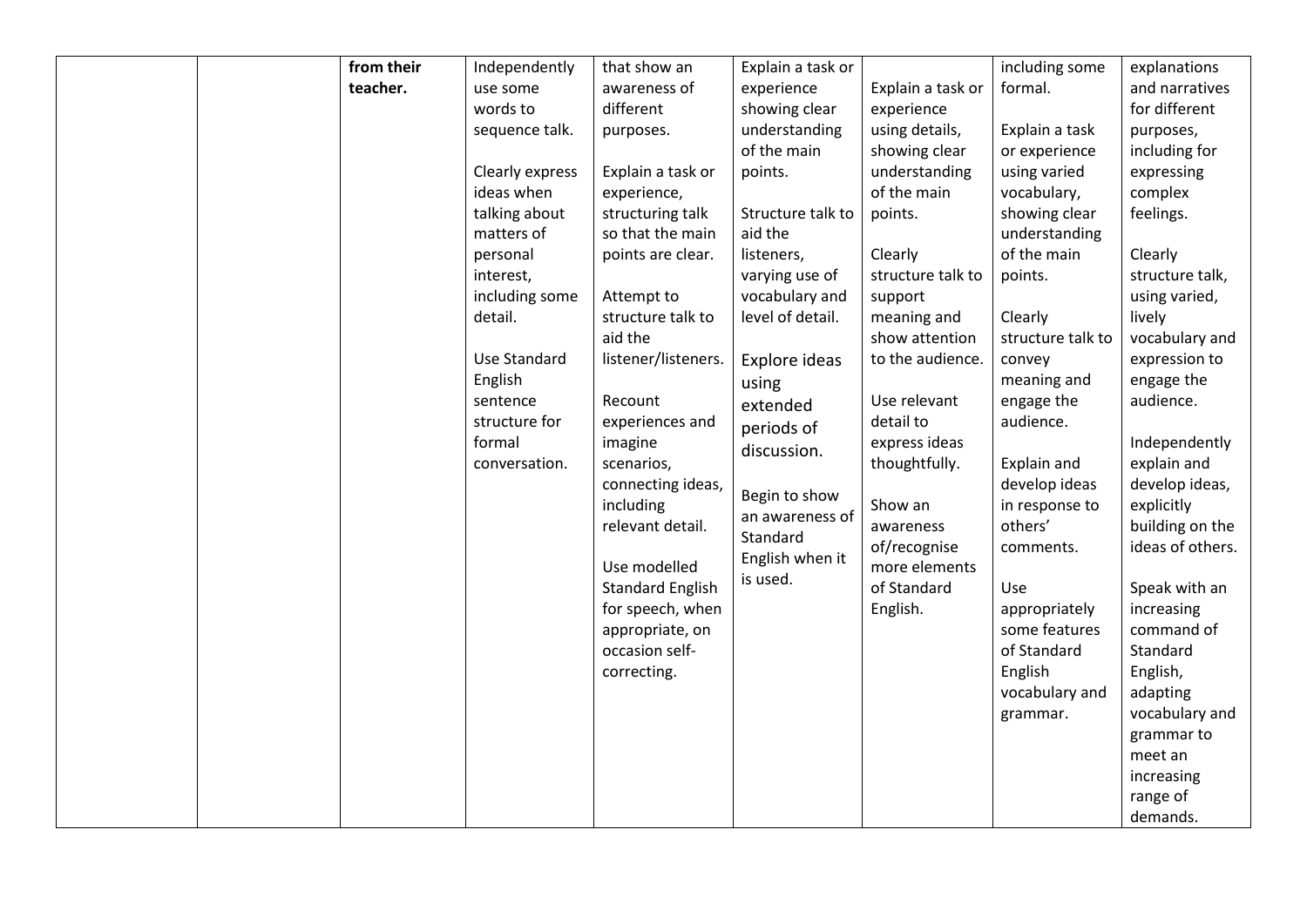| Skills of      | Sing a large       | Learn rhymes,    | Engage in         | <b>Extend their</b> | Use               | Choose specific   | Deliberately      | Deliberately      |
|----------------|--------------------|------------------|-------------------|---------------------|-------------------|-------------------|-------------------|-------------------|
| presentation   | repertoire of      | poems and        | imaginative       | experience and      | understanding     | dialogue,         | choose speech     | choose specific   |
| (9, 10)        | songs.             | songs.           | play,             | ideas, more         | of characters or  | gesture and       | (including        | dialogue,         |
|                |                    |                  | representing      | independently       | situations to     | movement for      | intonation,       | gesture and       |
|                |                    | Retell the       | simple            | adapting speech,    | adapt speech,     | characterisation  | volume and        | movement in       |
|                |                    | story, once      | characters and    | gesture or          | gesture or        | and different     | expression)       | different roles   |
|                |                    | they have        | situations in     | movement to         | movement to       | situatons.        | movement and      | and scenarios     |
|                |                    | developed a      | everyday          | simple roles and    | create            |                   | gesture to        | to engage an      |
|                |                    | deep             | speech, gesture   | different           | believable roles  | Make a            | enhance a         | audience and      |
|                |                    | familiarity with | or movement.      | scenarios.          | and scenarios.    | presentation to   | performance       | make the          |
|                |                    | the text, some   |                   |                     |                   | the class on a    | and appeal to     | meaning clear.    |
|                |                    | as exact         | Talk to the class | Present ideas,      | Read aloud        | topic of          | an audience,      |                   |
|                |                    | repetition and   | about matters     | results and         | written work,     | interest,         | though this may   | Use multimedia    |
|                |                    | some in their    | of particular,    | findings to the     | independently,    | independently,    | not be            | to make a         |
|                |                    | own words.       | personal          | class.              | in pairs and in   | in pairs or small | sustained.        | presentation to   |
|                |                    |                  | interest.         |                     | small groups.     | groups.           |                   | the class,        |
|                |                    |                  |                   |                     |                   |                   | Use multimedia    | responding        |
|                |                    |                  |                   |                     |                   |                   | to make a         | positively and    |
|                |                    |                  |                   |                     |                   |                   | presentation to   | constructively    |
|                |                    |                  |                   |                     |                   |                   | the class and     | to feedback.      |
|                |                    |                  |                   |                     |                   |                   | listen to         |                   |
|                |                    |                  |                   |                     |                   |                   | feedback.         |                   |
| Skills of      | Be able to express | Use talk to      | Take turns in     | Offer relevant      | Make a set of     | Recognise         | Shape the         | Constructively    |
| interaction    | a point of view    | help work out    | pairs, engaging   | contributions to    | rules for peers   | positive aspects  | direction of talk | shape the         |
| (2, 4, 10, 11) | and to debate      | problems and     | with others.      | group               | for positive      | of others'        | by sharing their  | direction of talk |
|                | when they          | organise         |                   | discussions.        | discussion.       | views, before     | ideas.            | by introducing    |
|                | disagree with an   | thinking and     |                   |                     |                   | disagreeing.      |                   | new material      |
|                | adult or a friend, | activities, and  | Take turns        | Ask questions to    | Begin to take     |                   |                   | and ideas.        |
|                | using words as     | to explain how   | when speaking     | clarify             | on different      | Take on           | Maintain a        |                   |
|                | well as actions.   | things work      | in pairs and      | understanding       | roles and         | different roles   | given             |                   |
|                |                    | and why they     | small groups.     | and learn new       | responsibilities. | and begin to      | role/viewpoint    | Effectively       |
|                | Use talk to        | might happen.    |                   | vocabulary.         |                   | maintain a        | effectively       | maintain a        |
|                | organise           |                  | Independently     |                     | Ask relevant      | viewpoint for     | throughout a      | given role or     |
|                | themselves and     | Participate in   | ask simple        |                     | questions to      | that role.        | discussion or     | viewpoint         |
|                | their play: "Let's | small group,     | questions to      | Provide clear       | clarify meaning   |                   | debate.           | throughout        |
|                | go on a bus you    | class and one-   | find out more     | reasons or          | and show they     | Ask questions in  |                   | discussion or     |
|                | sit there I'll be  | to-one           | about the topic.  | evidence for        | have listened     | response to       | Ask questions     | debate,           |
|                | the driver."       | discussions,     |                   | their own           | carefully.        |                   | that develop      | drawing ideas     |